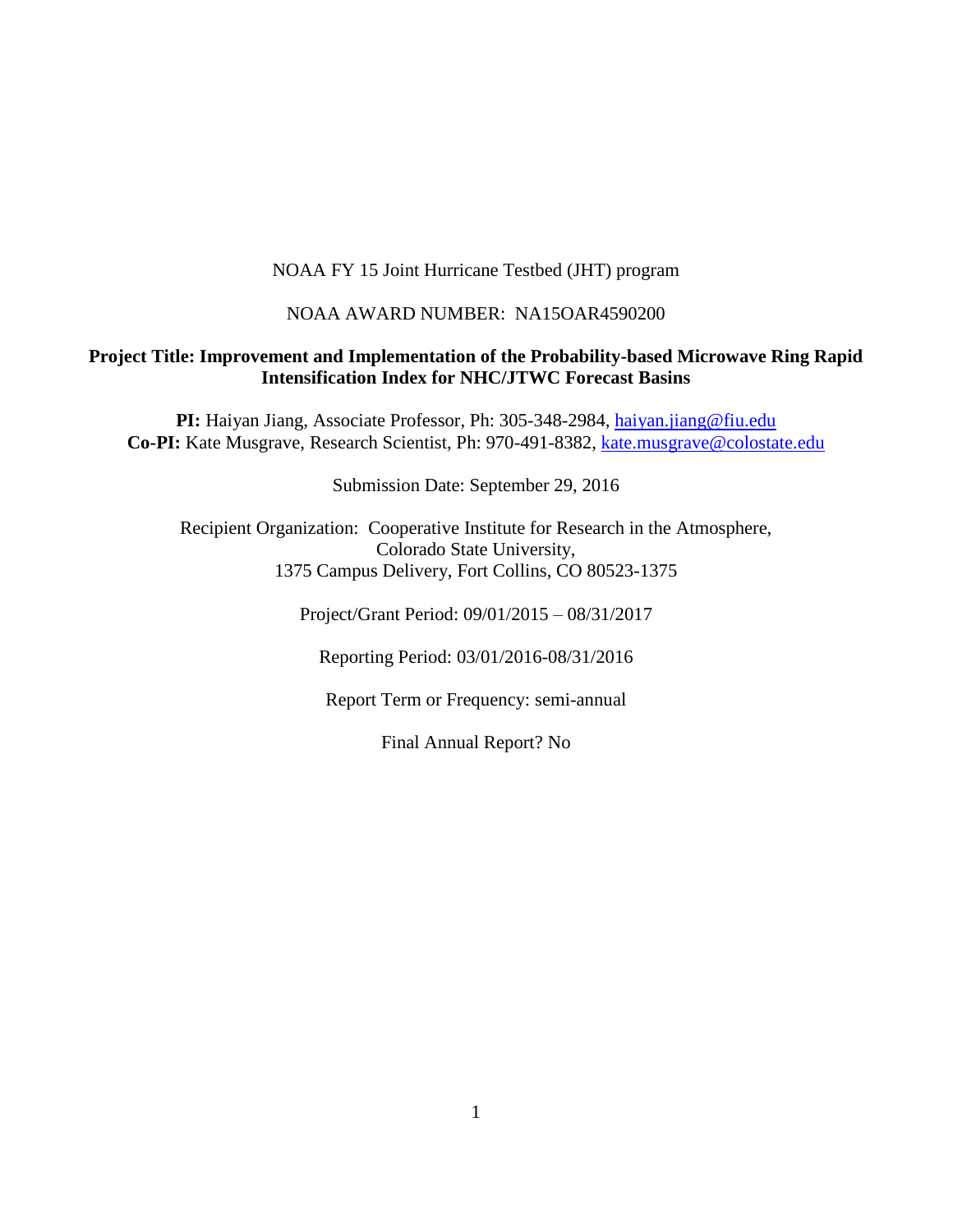# **1. ACCOMPLISHMENTS**

The major proposed goal was to improve the probability-based tropical cyclone (TC) rapid intensification (RI) forecast method under our JHT FY-13 project by adding two additional 37 GHz predictors on top of the original the 37 GHz ring and three 85 GHz predictors. The final product is called the **probability-based microwave ring RI index (hereafter PMWRing RII).** It was proposed to implement the PMWRing RII in the NHC and JTWC forecast basins, including Atlantic (ATL), Eastern & Central North Pacific (EPA), North Western Pacific (NWP), North Indian Ocean (NIO), and Southern Hemisphere (SH) basins. Under this major goal, there were two tasks proposed. Please see the table below for the planned vs. actuals for these tasks.

| <b>Tasks</b> | Planned                            | Actuals                                               |
|--------------|------------------------------------|-------------------------------------------------------|
| Task 1       | Collecting historical microwave    | Completed, although we made some changes from         |
|              | data from AMSR-E, SSM/I, and       | the original plan. We chose to we choose to treat     |
|              | SSMIS and calibrating their        | each sensor differently to avoid the sensor inter-    |
|              | $T_B$ 's to be compatible with TMI | calibration and different sensor resolution issue.    |
|              | $T_B$ 's                           | The sample size is large enough for each sensor.      |
| Task 2       | (CIRA) Generating the SHIPS        | Completed for North Hemisphere basins (ATL,           |
|              | RI developmental dataset for       | EPA, NWP & NIO); need to complete the SH              |
|              | <b>JHT</b> basins                  | basin during year-2 as planned.                       |
| Task 3       | Development of the PMWRing         | Completed for North Hemisphere basins (ATL,           |
|              | RII for each basin                 | EPA, NWP & NIO); need to complete the SH              |
|              |                                    | basin during year-2 as planned.                       |
| Task 4       | Real-time testing at NHC and       | Real-time testing ongoing for the 2016 season for     |
|              | <i>JTWC</i>                        | ATL, EPA, NWP & NIO basins; will do the SH            |
|              |                                    | basin during year-2 as planned.                       |
| Task 5       | Evaluate the real-time testing     |                                                       |
|              | results and refine the index       | Not started yet. Will do it during year-2 as planned. |
|              | based on lessons learned           |                                                       |

There were 6 milestones proposed for year-1 and 7 milestones for year-2. All 6 milestones for year-1 have been completed as planned. Please see the table below.

| <b>Milestones</b>                                 | Planned                                  | Actuals              |
|---------------------------------------------------|------------------------------------------|----------------------|
| for year-1                                        |                                          |                      |
| Milestone 1                                       | FIU: Generate the developmental          | Completed as planned |
| microwave data including TMI, AMSR-<br>(Sep 2015) |                                          |                      |
|                                                   | E, SSM/I, and SSMIS data for ATL, EPA,   |                      |
|                                                   | NWP and NIO basins; CIRA: Generate       |                      |
|                                                   | the developmental SHIPS RII dataset for  |                      |
|                                                   | NWP and NIO basins                       |                      |
|                                                   |                                          |                      |
| Milestone 2                                       | FIU: develop RI thresholds for SHIPS RII | Completed as planned |
| (Nov 2015)                                        | and microwave predictors for ATL, EPA,   |                      |
|                                                   | NWP and NIO basins                       |                      |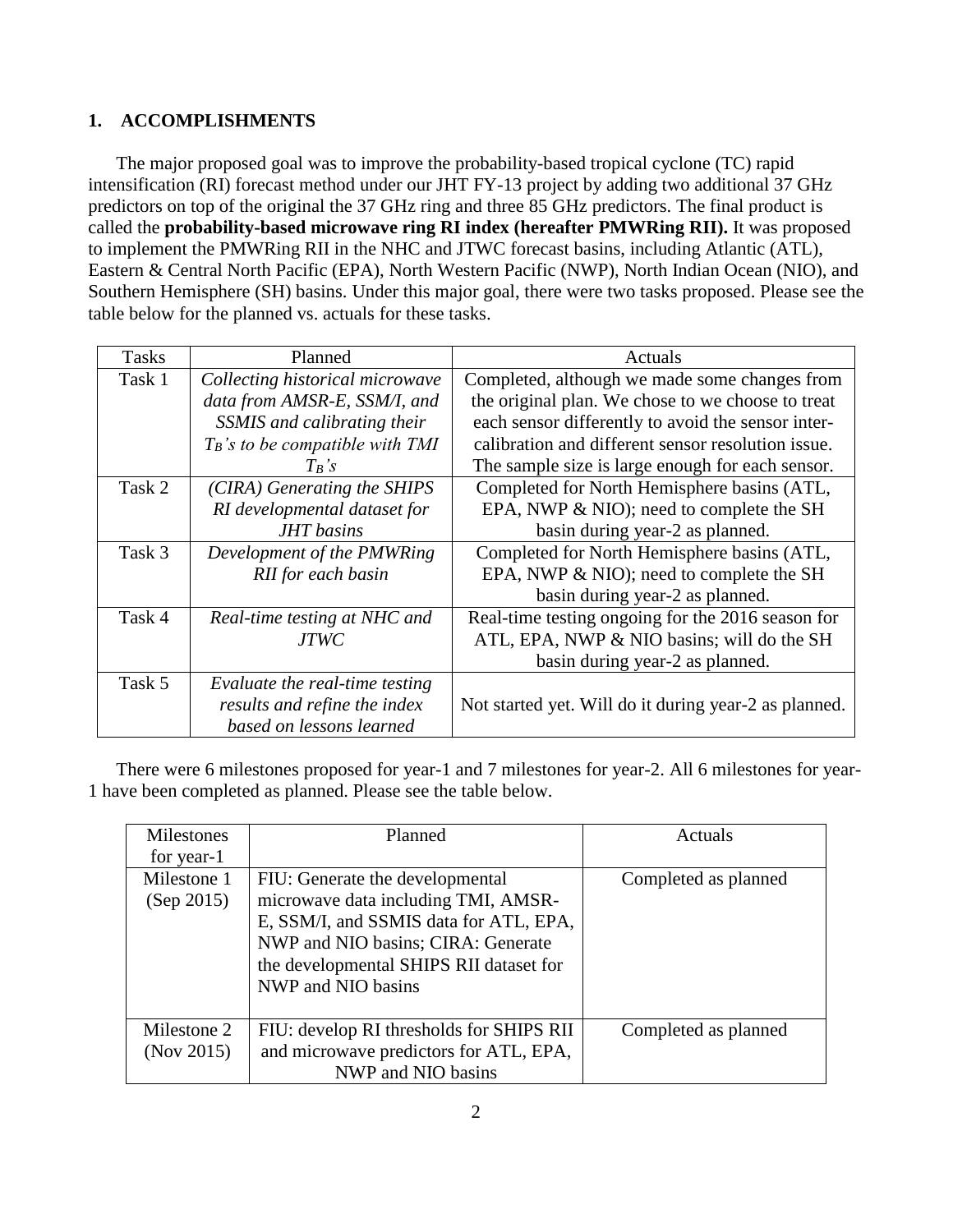| Milestone 3   | Begin development of the PMWRing RII     | Completed as planned |
|---------------|------------------------------------------|----------------------|
| (Jan 2016)    | for ATL, EPA, and NWP/NIO basins         |                      |
| Milestone 4   | Present preliminary results at the IHC;  | Completed as planned |
| (Mar $2016$ ) | Mid-year report                          |                      |
| Milestone 5   | Complete the algorithm development and   | Completed as planned |
| (May 2016)    | implement the real-time testing code for |                      |
|               | 2016 Hurricane/Typhoon season in ATL,    |                      |
|               | EPA, NWP, and NIO basins                 |                      |
| Milestone 6   | Real-time testing in ATL, EPA, NWP,      | In progress          |
| (June 2016-   | and NIO basins                           |                      |
| Nov 2016)     |                                          |                      |

This project has provided training and professional development opportunities for one post-doctoral research scientist (Jon Zawislak) and two graduate students (Yongxian Pei and Margie Kieper). The results of the real-time RI index have been disseminated to NHC & JTWC points of contact through emails and a website at<http://tcpf.fiu.edu/JHT/> during 2016 hurricane/Typhoon season. Publications and conference presentations have also been made (please see the following section).

### **2. PRODUCTS**

There were two products/deliverables proposed. See the table below for the planned vs. actuals:

| products/deliverables | Planned                  | Actuals                                      |
|-----------------------|--------------------------|----------------------------------------------|
| Product 1             | Code (in IDL) that will  | Not completely finished yet                  |
|                       | produce the PMWRing      |                                              |
|                       | RI index                 |                                              |
| Product 2             | A detailed document of   | The document for predicting RI using the     |
|                       | the guidance for running | PMWRing RI index with the SHIPS RI           |
|                       | the code, and predicting | index has been completed. The document of    |
|                       | RI using the 37 GHz      | the guidance for running the code will be    |
|                       | index with the SHIPS RI  | done at the ending period of this project by |
|                       | index                    | closely collaborating with NHC/JTWC folks.   |
| Product 3             | Not planned              | 1) A product of the FIU PMWRing RI Index     |
|                       |                          | 2) A real-time RI forecast website:          |
|                       |                          | http://tcpf.fiu.edu/JHT/; 3) Publications    |
|                       |                          | (please see the list below)                  |

*Publications and presentations from this reporting period:*

Rogers, R. F., J. Zhang, Zawislak, J., H. Jiang, G. R. Alvey III, E. J. Zipser, and S. Stevenson, 2016: Observations of the structure and evolution of Hurricane Edouard (2014) during intensity change. Part II: Kinematic structure and the distribution of deep convection. *Mon. Wea. Rev*., **144**, 3355– 3376. http://tcpf.fiu.edu/Jiang/research/Rogers\_et\_al\_MWR\_2016.pdf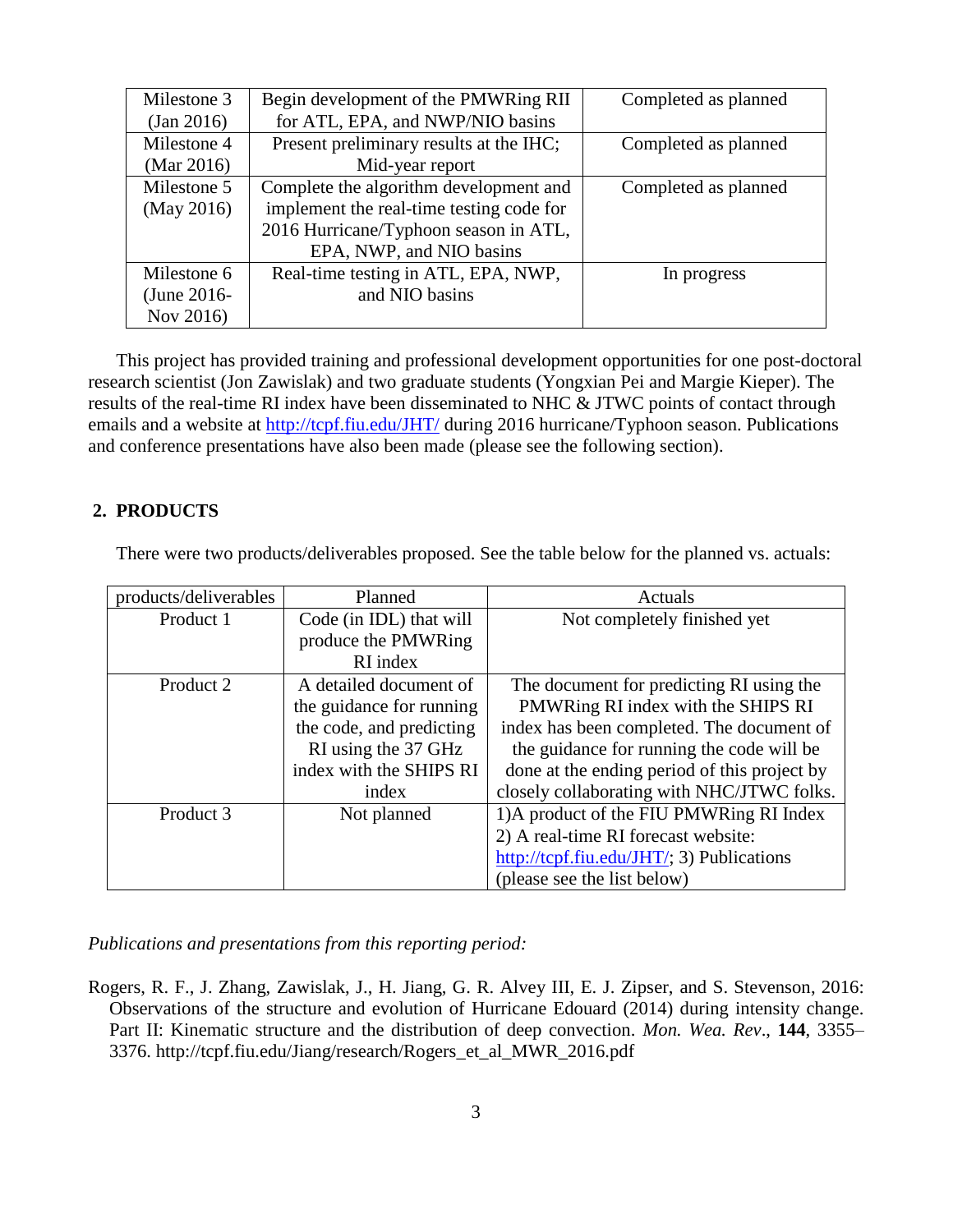- Zawislak, J., H. Jiang, G. R. Alvey III, E. J. Zipser, R. F. Rogers, J. Zhang, and S. Stevenson, 2016: Observations of the structure and evolution of Hurricane Edouard (2014) during intensity change. Part I: Relationship between the thermodynamic structure and precipitation. *Mon. Wea. Rev*., **144**, 3333–3354. http://tcpf.fiu.edu/Jiang/research/Zawislak\_et\_al\_MWR\_2016.pdf
- Jiang, H. and C. Tao, 2016: The TRMM Tropical Cyclone Precipitation Feature (TCPF) database and Its Usage in Rapid Intensification Studies. *AMS 32nd Conference on Hurricanes and Tropical Meteorology Session 15B.6*, San Juan, Puerto Rico, April 17-22, 2016.
- Pei, Y. and H. Jiang, 2016: Quantification of Shear-relative Precipitation Asymmetries of Tropical Cyclones in Different Intensity Change Stages. *AMS 32nd Conference on Hurricanes and Tropical Meteorology Session 9D.2*, San Juan, Puerto Rico, April 17-22, 2016.
- Tao, C. and H. Jiang, 2016: The Evolution of Rainfall and Convection in Rapidly Intensifying Tropical Cyclones based on 16 years of TRMM Data. *AMS 32nd Conference on Hurricanes and Tropical Meteorology Session 6D.1*, San Juan, Puerto Rico, April 17-22, 2016.
- Rogers, R. F., J. Zhang, Zawislak, J., H. Jiang, G. R. Alvey III, E. J. Zipser, and S. Stevenson, 2016: Observations of the structure and evolution of Hurricane Edouard (2014) during intensity change. Part II: Kinematic structure and the distribution of deep convection. *AMS 32nd Conference on Hurricanes and Tropical Meteorology Session 1C.2*, San Juan, Puerto Rico, April 17-22, 2016.
- Zawislak, J., H. Jiang, G. R. Alvey III, E. J. Zipser, R. F. Rogers, J. Zhang, and S. Stevenson, 2016: Observations of the structure and evolution of Hurricane Edouard (2014) during intensity change. Part I: Relationship between the thermodynamic structure and precipitation. *AMS 32nd Conference on Hurricanes and Tropical Meteorology Session 1C.1*, San Juan, Puerto Rico, April 17-22, 2016.
- Jiang, H., 2016: JHT Project 5: Improvement and Implementation of the Probability-based Microwave Ring Rapid Intensification Index for NHC/JTWC Forecast Basins. 70*th Interdepartmental Hurricane Conference/2016 Tropical Cyclone Research Forum*, Mar 15-17, 2016.

# **3. PARTICIPANTS & OTHER COLLABORATING ORGANIZATIONS**

Individuals have worked on this project include Haiyan Jiang (PI), Jon Zawislak (research scientist), Yongxian Pei (PhD student), and Margie Kieper (PhD student). There have been no changes in the PI and senior/key personnel since the last reporting period. FIU is partnering with CSU CIRA on this project. NHC points of contact (Chris Landsea, John Cangialosi, and Stacy Stewart) and JTWC point of contact (Brian DeCicco) have been involved.

### **4. IMPACT**

The impact of this project on the prediction of rapid intensification will be assessed in year 2 as part of the evaluation of real-time testing results. The education and professional training impact is addressed in Section 1. None of the CSU/CIRA portion of the budget has been spent in foreign countries.